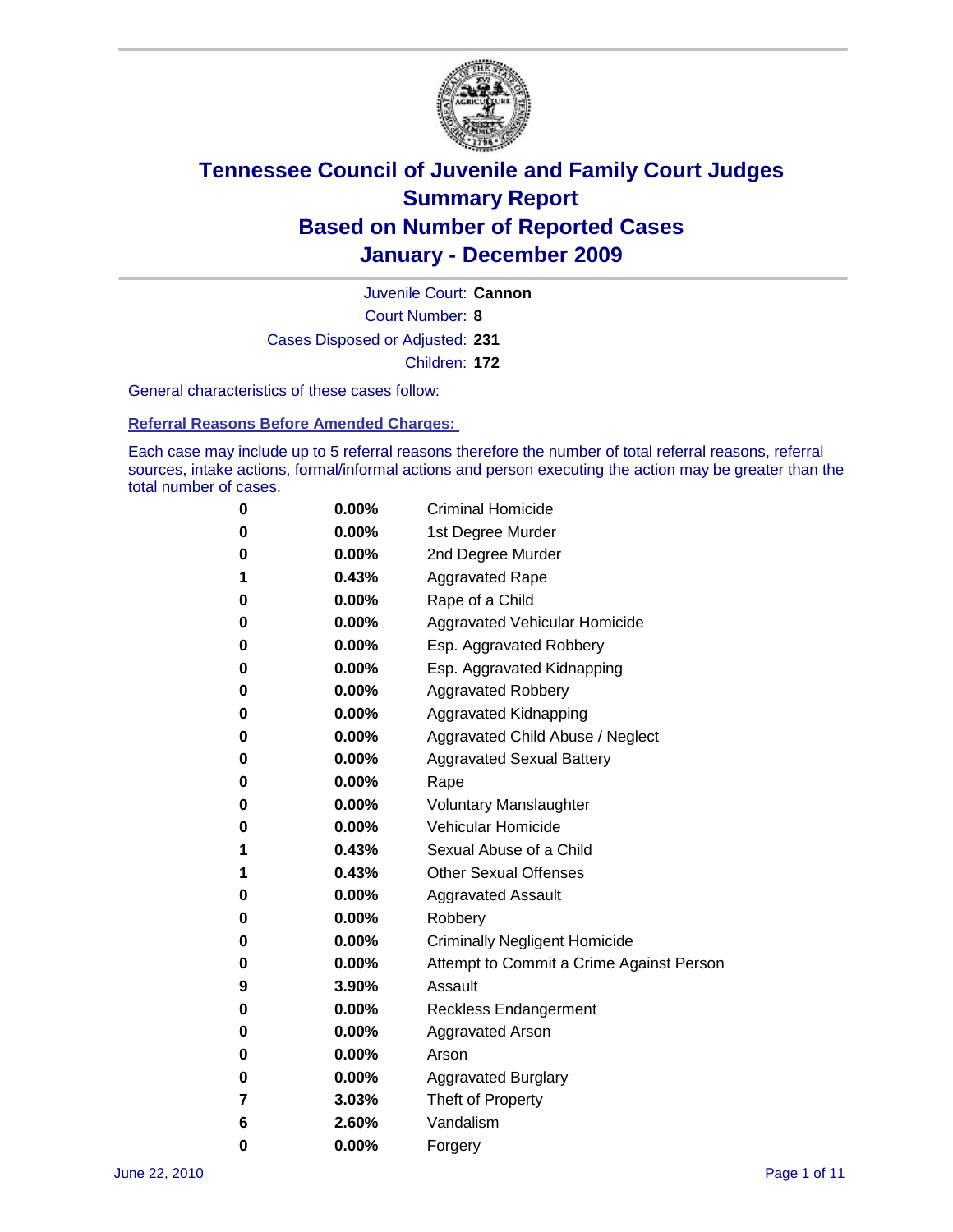

Juvenile Court: **Cannon**

Court Number: **8**

Cases Disposed or Adjusted: **231**

Children: **172**

#### **Referral Reasons Before Amended Charges:**

Each case may include up to 5 referral reasons therefore the number of total referral reasons, referral sources, intake actions, formal/informal actions and person executing the action may be greater than the total number of cases.

| 0            | 0.00% | <b>Worthless Checks</b>                                     |  |  |  |
|--------------|-------|-------------------------------------------------------------|--|--|--|
| 0            | 0.00% | Illegal Possession / Fraudulent Use of Credit / Debit Cards |  |  |  |
| 0            | 0.00% | <b>Burglary</b>                                             |  |  |  |
| 0            | 0.00% | Unauthorized Use of a Vehicle                               |  |  |  |
| 0            | 0.00% | <b>Cruelty to Animals</b>                                   |  |  |  |
| 0            | 0.00% | Sale of Controlled Substances                               |  |  |  |
| 1            | 0.43% | <b>Other Drug Offenses</b>                                  |  |  |  |
| 11           | 4.76% | <b>Possession of Controlled Substances</b>                  |  |  |  |
| 0            | 0.00% | <b>Criminal Attempt</b>                                     |  |  |  |
| 0            | 0.00% | Carrying Weapons on School Property                         |  |  |  |
| 0            | 0.00% | Unlawful Carrying / Possession of a Weapon                  |  |  |  |
| 0            | 0.00% | <b>Evading Arrest</b>                                       |  |  |  |
| 0            | 0.00% | Escape                                                      |  |  |  |
| 1            | 0.43% | Driving Under Influence (DUI)                               |  |  |  |
| $\mathbf{2}$ | 0.87% | Possession / Consumption of Alcohol                         |  |  |  |
| 0            | 0.00% | Resisting Stop, Frisk, Halt, Arrest or Search               |  |  |  |
| 0            | 0.00% | <b>Aggravated Criminal Trespass</b>                         |  |  |  |
| 2            | 0.87% | Harassment                                                  |  |  |  |
| 0            | 0.00% | Failure to Appear                                           |  |  |  |
| 0            | 0.00% | Filing a False Police Report                                |  |  |  |
| 0            | 0.00% | Criminal Impersonation                                      |  |  |  |
| 8            | 3.46% | <b>Disorderly Conduct</b>                                   |  |  |  |
| 5            | 2.16% | <b>Criminal Trespass</b>                                    |  |  |  |
| 0            | 0.00% | <b>Public Intoxication</b>                                  |  |  |  |
| 0            | 0.00% | Gambling                                                    |  |  |  |
| 18           | 7.79% | Traffic                                                     |  |  |  |
| 0            | 0.00% | <b>Local Ordinances</b>                                     |  |  |  |
| 0            | 0.00% | Violation of Wildlife Regulations                           |  |  |  |
| 0            | 0.00% | Contempt of Court                                           |  |  |  |
| 8            | 3.46% | Violation of Probation                                      |  |  |  |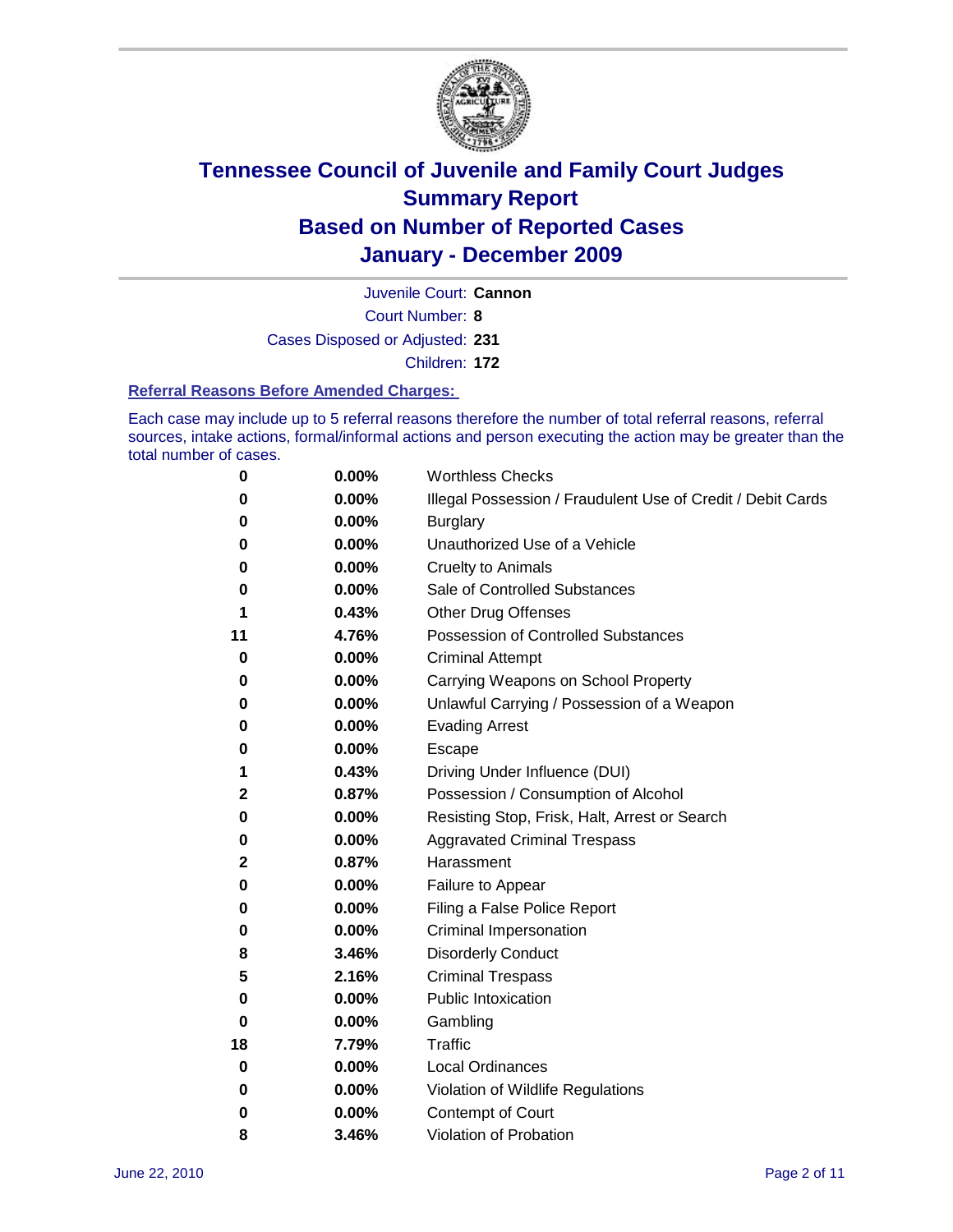

Court Number: **8** Juvenile Court: **Cannon**

Cases Disposed or Adjusted: **231**

Children: **172**

#### **Referral Reasons Before Amended Charges:**

Each case may include up to 5 referral reasons therefore the number of total referral reasons, referral sources, intake actions, formal/informal actions and person executing the action may be greater than the total number of cases.

| 0        | 0.00%    | Violation of Aftercare                 |
|----------|----------|----------------------------------------|
| 3        | 1.30%    | Unruly Behavior                        |
| 13       | 5.63%    | Truancy                                |
| 5        | 2.16%    | In-State Runaway                       |
| $\bf{0}$ | 0.00%    | Out-of-State Runaway                   |
| 15       | 6.49%    | Possession of Tobacco Products         |
| 0        | 0.00%    | Violation of a Valid Court Order       |
| 8        | 3.46%    | Violation of Curfew                    |
| 0        | $0.00\%$ | Sexually Abused Child                  |
| 0        | 0.00%    | <b>Physically Abused Child</b>         |
| 9        | 3.90%    | Dependency / Neglect                   |
| 0        | 0.00%    | <b>Termination of Parental Rights</b>  |
| 0        | 0.00%    | <b>Violation of Pretrial Diversion</b> |
| 0        | 0.00%    | Violation of Informal Adjustment       |
| 18       | 7.79%    | <b>Judicial Review</b>                 |
| 0        | 0.00%    | <b>Administrative Review</b>           |
| 8        | 3.46%    | <b>Foster Care Review</b>              |
| 8        | 3.46%    | Custody                                |
| 5        | 2.16%    | Visitation                             |
| 0        | 0.00%    | Paternity / Legitimation               |
| 57       | 24.68%   | <b>Child Support</b>                   |
| 0        | 0.00%    | <b>Request for Medical Treatment</b>   |
|          | 0.43%    | <b>Consent to Marry</b>                |
| 0        | 0.00%    | Other                                  |
| 231      | 100.00%  | <b>Total Referrals</b>                 |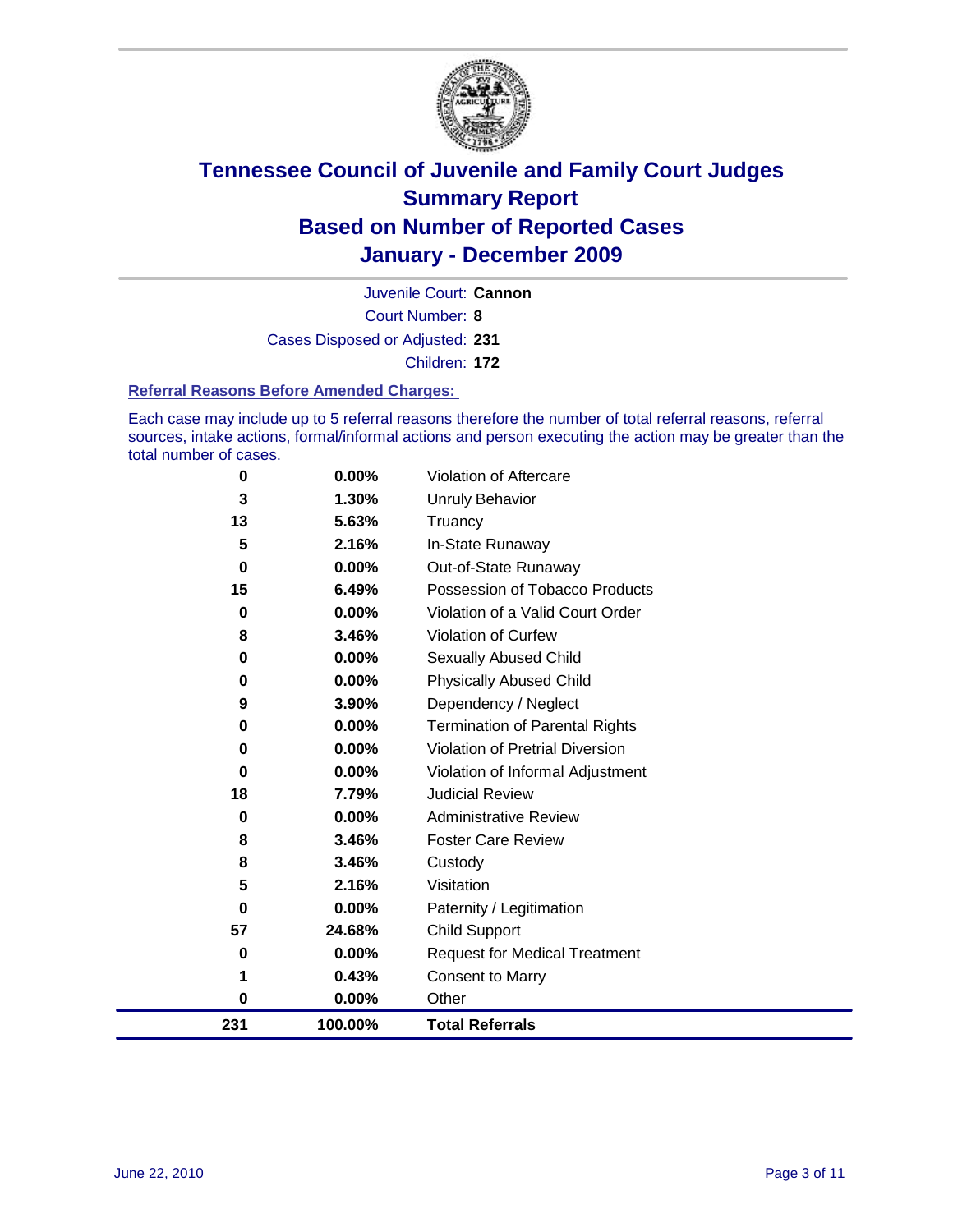

|                                 |          | Juvenile Court: Cannon            |  |  |
|---------------------------------|----------|-----------------------------------|--|--|
| <b>Court Number: 8</b>          |          |                                   |  |  |
| Cases Disposed or Adjusted: 231 |          |                                   |  |  |
|                                 |          | Children: 172                     |  |  |
| <b>Referral Sources: 1</b>      |          |                                   |  |  |
| 84                              | 36.36%   | Law Enforcement                   |  |  |
| 14                              | 6.06%    | Parents                           |  |  |
| 6                               | 2.60%    | Relatives                         |  |  |
| 0                               | $0.00\%$ | Self                              |  |  |
| 19                              | 8.23%    | School                            |  |  |
| 0                               | 0.00%    | <b>CSA</b>                        |  |  |
| 35                              | 15.15%   | <b>DCS</b>                        |  |  |
| 0                               | 0.00%    | <b>Other State Department</b>     |  |  |
| 57                              | 24.68%   | <b>District Attorney's Office</b> |  |  |
| 12                              | 5.19%    | <b>Court Staff</b>                |  |  |
| $\bf{0}$                        | 0.00%    | Social Agency                     |  |  |
| 0                               | 0.00%    | <b>Other Court</b>                |  |  |
| 4                               | 1.73%    | Victim                            |  |  |
| 0                               | 0.00%    | Child & Parent                    |  |  |
| 0                               | 0.00%    | Hospital                          |  |  |
| 0                               | $0.00\%$ | Unknown                           |  |  |
| 0                               | 0.00%    | Other                             |  |  |

### **Age of Child at Referral: 2**

| 172 | 100.00%  | <b>Total Child Count</b> |
|-----|----------|--------------------------|
| 0   | 0.00%    | <b>Unknown</b>           |
| 0   | $0.00\%$ | Ages 19 and Over         |
| 33  | 19.19%   | Ages 17 through 18       |
| 66  | 38.37%   | Ages 15 through 16       |
| 20  | 11.63%   | Ages 13 through 14       |
| 5   | 2.91%    | Ages 11 through 12       |
| 48  | 27.91%   | Ages 10 and Under        |
|     |          |                          |

<sup>1</sup> If different than number of Referral Reasons (231), verify accuracy of your court's data.

**100.00% Total Referral Sources**

<sup>2</sup> One child could be counted in multiple categories, verify accuracy of your court's data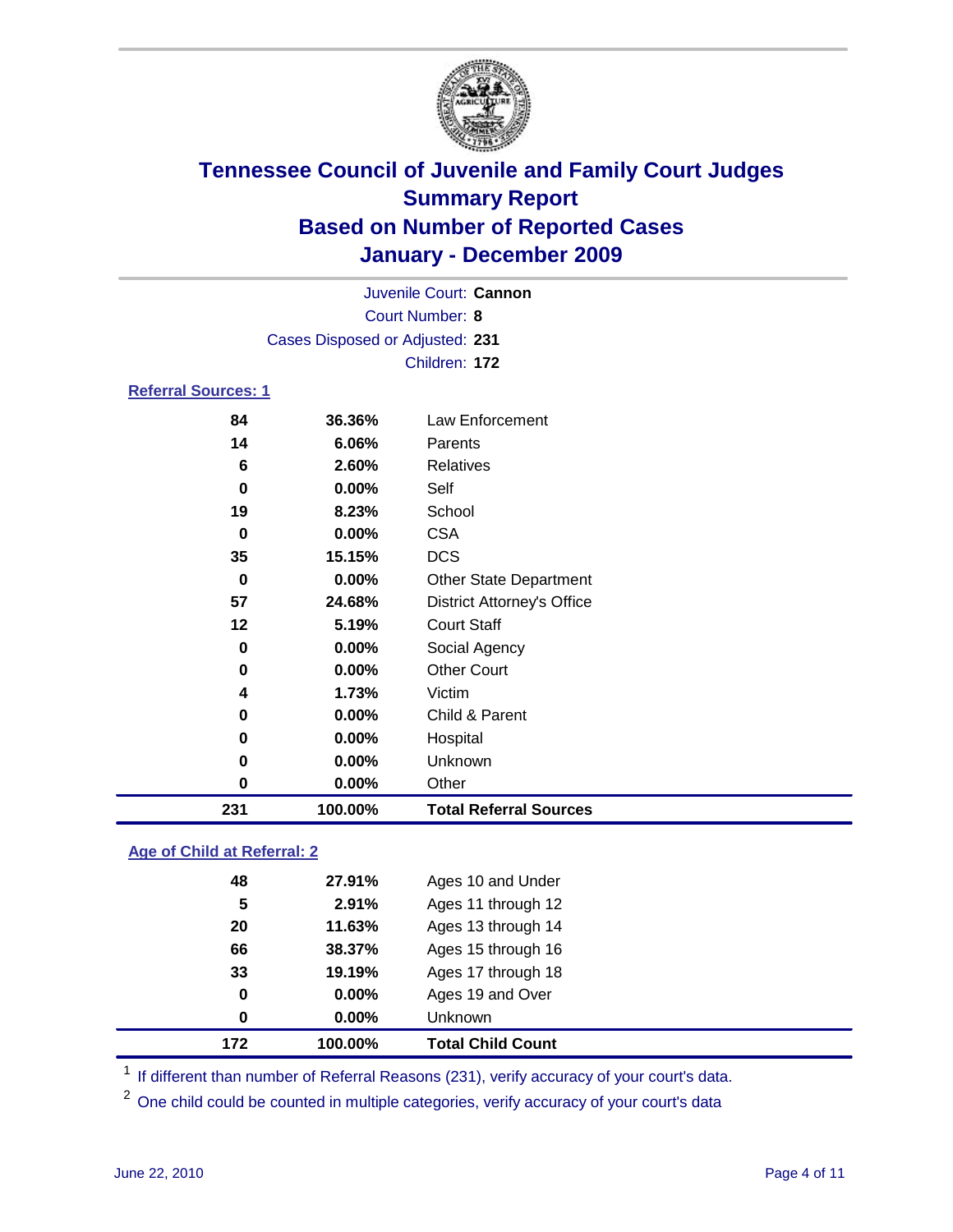

| Juvenile Court: Cannon                  |                                 |                          |  |  |
|-----------------------------------------|---------------------------------|--------------------------|--|--|
| <b>Court Number: 8</b>                  |                                 |                          |  |  |
|                                         | Cases Disposed or Adjusted: 231 |                          |  |  |
|                                         |                                 | Children: 172            |  |  |
| Sex of Child: 1                         |                                 |                          |  |  |
| 103                                     | 59.88%                          | Male                     |  |  |
| 69                                      | 40.12%                          | Female                   |  |  |
| $\mathbf 0$                             | 0.00%                           | Unknown                  |  |  |
| 172                                     | 100.00%                         | <b>Total Child Count</b> |  |  |
| Race of Child: 1                        |                                 |                          |  |  |
| 164                                     | 95.35%                          | White                    |  |  |
| 1                                       | 0.58%                           | African American         |  |  |
| $\mathbf 0$                             | 0.00%                           | Native American          |  |  |
| $\mathbf 0$                             | 0.00%                           | Asian                    |  |  |
| $\overline{\mathbf{r}}$                 | 4.07%                           | Mixed                    |  |  |
| $\mathbf 0$                             | 0.00%                           | Unknown                  |  |  |
| 172                                     | 100.00%                         | <b>Total Child Count</b> |  |  |
| <b>Hispanic Origin: 1</b>               |                                 |                          |  |  |
| $\mathbf{2}$                            | 1.16%                           | Yes                      |  |  |
| 170                                     | 98.84%                          | No                       |  |  |
| $\mathbf 0$                             | 0.00%                           | Unknown                  |  |  |
| 172                                     | 100.00%                         | <b>Total Child Count</b> |  |  |
| <b>School Enrollment of Children: 1</b> |                                 |                          |  |  |
| 132                                     | 76.74%                          | Yes                      |  |  |
| 35                                      | 20.35%                          | No                       |  |  |
| 5                                       | 2.91%                           | Unknown                  |  |  |
| 172                                     | 100.00%                         | <b>Total Child Count</b> |  |  |

One child could be counted in multiple categories, verify accuracy of your court's data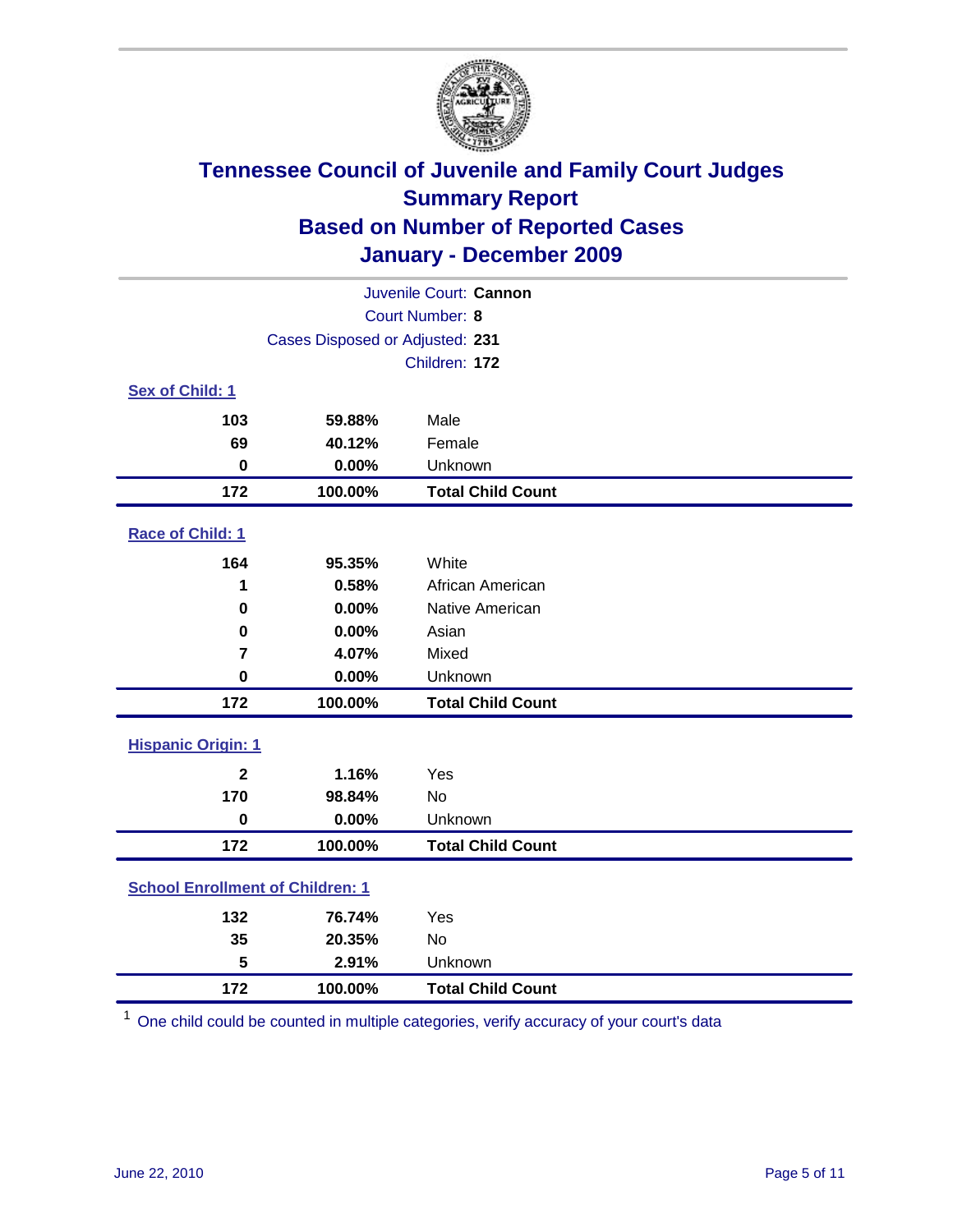

Court Number: **8** Juvenile Court: **Cannon** Cases Disposed or Adjusted: **231** Children: **172 Living Arrangement of Child at Time of Referral: 1**

| 172 | 100.00%  | <b>Total Child Count</b>     |
|-----|----------|------------------------------|
| 0   | 0.00%    | Other                        |
| 0   | $0.00\%$ | <b>Unknown</b>               |
| 1   | 0.58%    | Independent                  |
| 0   | $0.00\%$ | In an Institution            |
| 1   | 0.58%    | In a Residential Center      |
| 2   | 1.16%    | In a Group Home              |
| 4   | 2.33%    | With Foster Family           |
| 0   | 0.00%    | With Adoptive Parents        |
| 22  | 12.79%   | <b>With Relatives</b>        |
| 13  | 7.56%    | <b>With Father</b>           |
| 65  | 37.79%   | With Mother                  |
| 14  | 8.14%    | With Mother and Stepfather   |
| 4   | 2.33%    | With Father and Stepmother   |
| 46  | 26.74%   | With Both Biological Parents |
|     |          |                              |

### **Type of Detention: 2**

| 231      | 100.00%  | <b>Total Detention Count</b> |  |
|----------|----------|------------------------------|--|
| 0        | $0.00\%$ | Other                        |  |
| 230      | 99.57%   | Does Not Apply               |  |
| 0        | $0.00\%$ | <b>Unknown</b>               |  |
| 0        | 0.00%    | <b>Psychiatric Hospital</b>  |  |
| $\bf{0}$ | 0.00%    | Jail - No Separation         |  |
| 0        | $0.00\%$ | Jail - Partial Separation    |  |
| 0        | $0.00\%$ | Jail - Complete Separation   |  |
| 1        | 0.43%    | Juvenile Detention Facility  |  |
| 0        | $0.00\%$ | Non-Secure Placement         |  |
|          |          |                              |  |

<sup>1</sup> One child could be counted in multiple categories, verify accuracy of your court's data

<sup>2</sup> If different than number of Cases (231) verify accuracy of your court's data.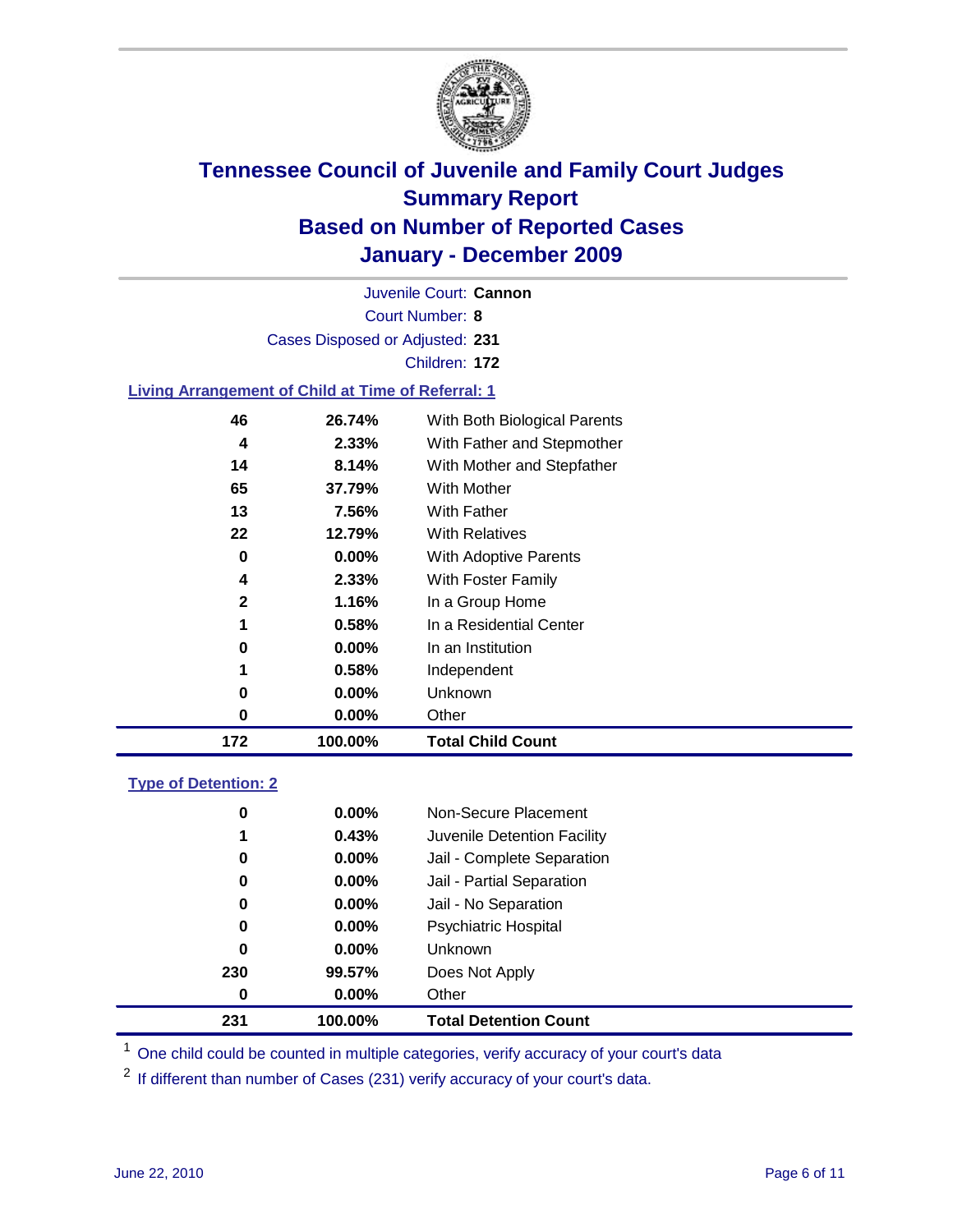

| Juvenile Court: Cannon                             |                                 |                                      |  |  |  |
|----------------------------------------------------|---------------------------------|--------------------------------------|--|--|--|
|                                                    | Court Number: 8                 |                                      |  |  |  |
|                                                    | Cases Disposed or Adjusted: 231 |                                      |  |  |  |
|                                                    |                                 | Children: 172                        |  |  |  |
| <b>Placement After Secure Detention Hearing: 1</b> |                                 |                                      |  |  |  |
| 1                                                  | 0.43%                           | Returned to Prior Living Arrangement |  |  |  |
| 0                                                  | 0.00%                           | Juvenile Detention Facility          |  |  |  |
| 0                                                  | 0.00%                           | Jail                                 |  |  |  |
| 0                                                  | 0.00%                           | Shelter / Group Home                 |  |  |  |
| 0                                                  | 0.00%                           | <b>Foster Family Home</b>            |  |  |  |
| 0                                                  | 0.00%                           | Psychiatric Hospital                 |  |  |  |
| 0                                                  | 0.00%                           | Unknown                              |  |  |  |
| 230                                                | 99.57%                          | Does Not Apply                       |  |  |  |
| 0                                                  | 0.00%                           | Other                                |  |  |  |
| 231                                                | 100.00%                         | <b>Total Placement Count</b>         |  |  |  |
|                                                    |                                 |                                      |  |  |  |
| <b>Intake Actions: 2</b>                           |                                 |                                      |  |  |  |
| 145                                                | 62.77%                          | <b>Petition Filed</b>                |  |  |  |
| 0                                                  | $0.00\%$                        | <b>Motion Filed</b>                  |  |  |  |
| 13                                                 | 5.63%                           | <b>Citation Processed</b>            |  |  |  |
| $\bf{0}$                                           | 0.00%                           | Notification of Paternity Processed  |  |  |  |
| 21                                                 | 9.09%                           | Scheduling of Judicial Review        |  |  |  |
| 44                                                 | 19.05%                          | Scheduling of Administrative Review  |  |  |  |
| 8                                                  | 3.46%                           | Scheduling of Foster Care Review     |  |  |  |
| 0                                                  | 0.00%                           | Unknown                              |  |  |  |
| 0                                                  | 0.00%                           | Does Not Apply                       |  |  |  |
| 0                                                  | 0.00%                           | Other                                |  |  |  |

<sup>1</sup> If different than number of Cases (231) verify accuracy of your court's data.

<sup>2</sup> If different than number of Referral Reasons (231), verify accuracy of your court's data.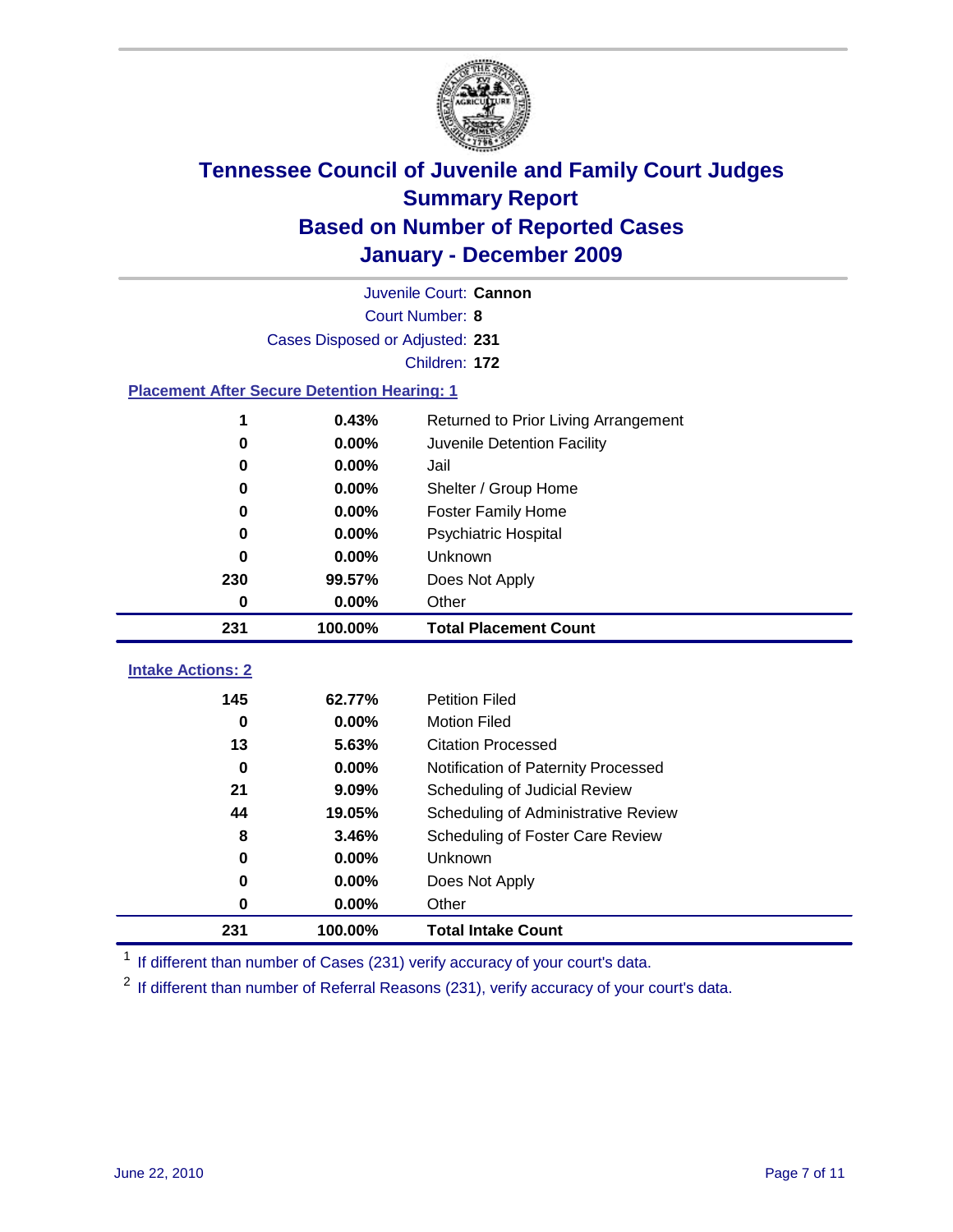

Court Number: **8** Juvenile Court: **Cannon** Cases Disposed or Adjusted: **231** Children: **172**

#### **Last Grade Completed by Child: 1**

| 29                                      | 16.86%  | Too Young for School         |  |
|-----------------------------------------|---------|------------------------------|--|
| $\pmb{0}$                               | 0.00%   | Preschool                    |  |
| 4                                       | 2.33%   | Kindergarten                 |  |
| 0                                       | 0.00%   | 1st Grade                    |  |
| 0                                       | 0.00%   | 2nd Grade                    |  |
| 0                                       | 0.00%   | 3rd Grade                    |  |
| 1                                       | 0.58%   | 4th Grade                    |  |
| 1                                       | 0.58%   | 5th Grade                    |  |
| 1                                       | 0.58%   | 6th Grade                    |  |
| 4                                       | 2.33%   | 7th Grade                    |  |
| 13                                      | 7.56%   | 8th Grade                    |  |
| 25                                      | 14.53%  | 9th Grade                    |  |
| 20                                      | 11.63%  | 10th Grade                   |  |
| 19                                      | 11.05%  | 11th Grade                   |  |
| 1                                       | 0.58%   | 12th Grade                   |  |
| 0                                       | 0.00%   | Non-Graded Special Ed        |  |
| 0                                       | 0.00%   | <b>GED</b>                   |  |
| 0                                       | 0.00%   | Graduated                    |  |
| 0                                       | 0.00%   | <b>Never Attended School</b> |  |
| 54                                      | 31.40%  | Unknown                      |  |
| 0                                       | 0.00%   | Other                        |  |
| 172                                     | 100.00% | <b>Total Child Count</b>     |  |
| <b>Enrolled in Special Education: 1</b> |         |                              |  |

| 172                                      | 100.00% | <b>Total Child Count</b> |  |  |
|------------------------------------------|---------|--------------------------|--|--|
| 35                                       | 20.35%  | Unknown                  |  |  |
| 129                                      | 75.00%  | No                       |  |  |
| 8                                        | 4.65%   | Yes                      |  |  |
| <u>Einvilled in Opcolar Eugenement T</u> |         |                          |  |  |

One child could be counted in multiple categories, verify accuracy of your court's data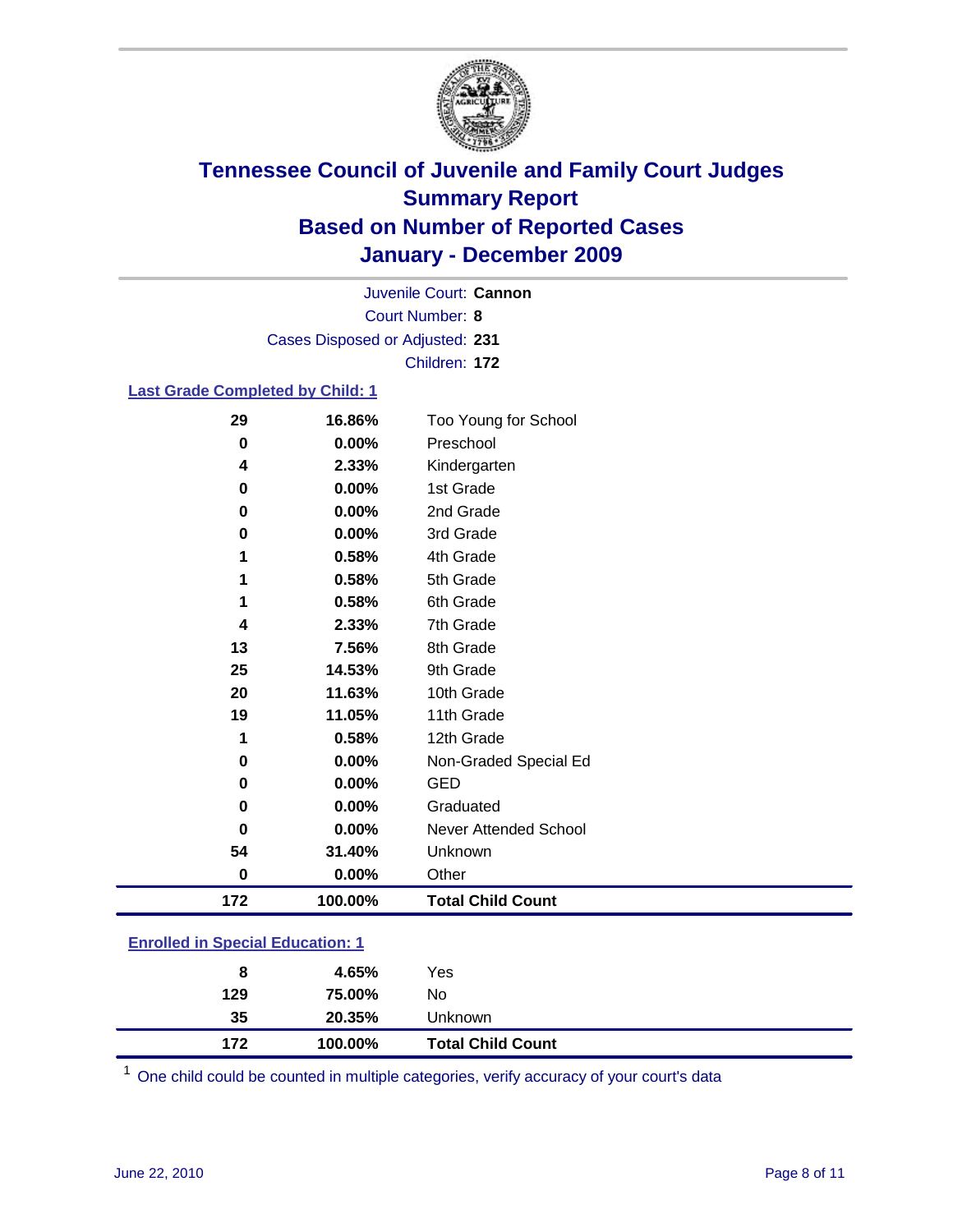

| Juvenile Court: Cannon |                                 |                           |  |  |  |
|------------------------|---------------------------------|---------------------------|--|--|--|
|                        | Court Number: 8                 |                           |  |  |  |
|                        | Cases Disposed or Adjusted: 231 |                           |  |  |  |
|                        | Children: 172                   |                           |  |  |  |
|                        | <b>Action Executed By: 1</b>    |                           |  |  |  |
| 166                    | 71.86%                          | Judge                     |  |  |  |
| 57                     | 24.68%                          | Referee                   |  |  |  |
| 0                      | $0.00\%$                        | <b>YSO</b>                |  |  |  |
| 8                      | 3.46%                           | Other                     |  |  |  |
| 0                      | $0.00\%$                        | Unknown                   |  |  |  |
| 231                    | 100.00%                         | <b>Total Action Count</b> |  |  |  |

### **Formal / Informal Actions: 1**

| 10  | 4.33%    | Dismissed                                        |
|-----|----------|--------------------------------------------------|
| 0   | $0.00\%$ | Retired / Nolle Prosequi                         |
| 36  | 15.58%   | <b>Complaint Substantiated Delinquent</b>        |
| 43  | 18.61%   | <b>Complaint Substantiated Status Offender</b>   |
| 7   | 3.03%    | <b>Complaint Substantiated Dependent/Neglect</b> |
| 1   | 0.43%    | <b>Complaint Substantiated Abused</b>            |
| 0   | $0.00\%$ | <b>Complaint Substantiated Mentally III</b>      |
| 0   | $0.00\%$ | Informal Adjustment                              |
| 24  | 10.39%   | <b>Pretrial Diversion</b>                        |
| 0   | $0.00\%$ | <b>Transfer to Adult Court Hearing</b>           |
| 0   | $0.00\%$ | Charges Cleared by Transfer to Adult Court       |
| 65  | 28.14%   | Special Proceeding                               |
| 1   | 0.43%    | <b>Review Concluded</b>                          |
| 44  | 19.05%   | Case Held Open                                   |
| 0   | $0.00\%$ | Other                                            |
| 0   | $0.00\%$ | <b>Unknown</b>                                   |
| 231 | 100.00%  | <b>Total Action Count</b>                        |

<sup>1</sup> If different than number of Referral Reasons (231), verify accuracy of your court's data.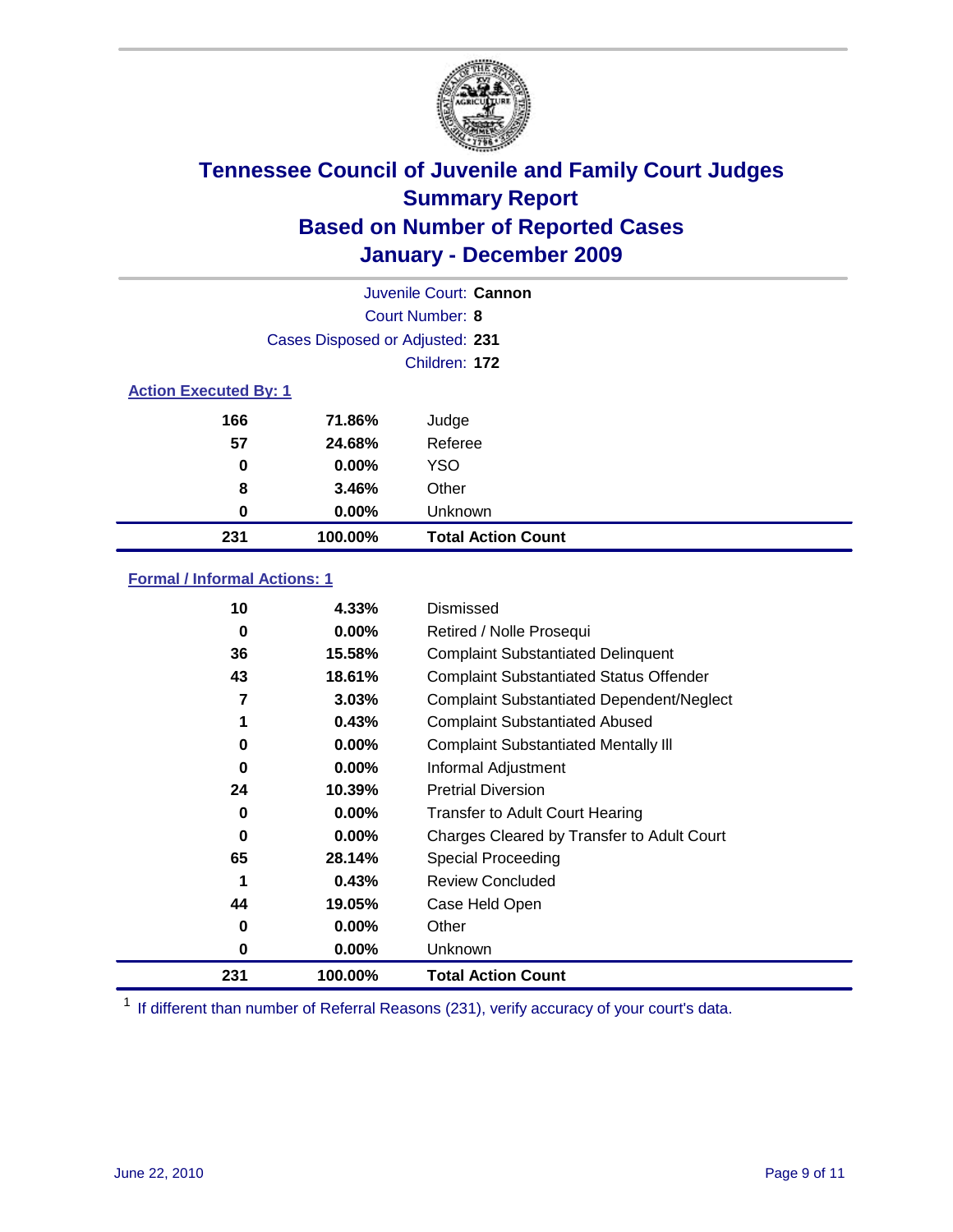

|                       |                                 | Juvenile Court: Cannon                                |
|-----------------------|---------------------------------|-------------------------------------------------------|
|                       |                                 | <b>Court Number: 8</b>                                |
|                       | Cases Disposed or Adjusted: 231 |                                                       |
|                       |                                 | Children: 172                                         |
| <b>Case Outcomes:</b> |                                 | There can be multiple outcomes for one child or case. |
| 12                    | 3.70%                           | <b>Case Dismissed</b>                                 |
| 0                     | 0.00%                           | Case Retired or Nolle Prosequi                        |
| 0                     | 0.00%                           | Warned / Counseled                                    |
| 48                    | 14.81%                          | Held Open For Review                                  |
| 53                    | 16.36%                          | Supervision / Probation to Juvenile Court             |
| 0                     | 0.00%                           | <b>Probation to Parents</b>                           |
| 0                     | 0.00%                           | Referral to Another Entity for Supervision / Service  |
| 1                     | 0.31%                           | Referred for Mental Health Counseling                 |
| 2                     | 0.62%                           | Referred for Alcohol and Drug Counseling              |
| 0                     | 0.00%                           | <b>Referred to Alternative School</b>                 |
| 0                     | 0.00%                           | Referred to Private Child Agency                      |
| 0                     | 0.00%                           | Referred to Defensive Driving School                  |
| 0                     | 0.00%                           | Referred to Alcohol Safety School                     |
| 15                    | 4.63%                           | Referred to Juvenile Court Education-Based Program    |
| 0                     | 0.00%                           | Driver's License Held Informally                      |
| 0                     | 0.00%                           | <b>Voluntary Placement with DMHMR</b>                 |
| 1                     | 0.31%                           | <b>Private Mental Health Placement</b>                |
| 0                     | 0.00%                           | <b>Private MR Placement</b>                           |
| 0                     | 0.00%                           | Placement with City/County Agency/Facility            |
| 0                     | 0.00%                           | Placement with Relative / Other Individual            |
| 2                     | 0.62%                           | Fine                                                  |
| 7                     | 2.16%                           | <b>Public Service</b>                                 |
| 2                     | 0.62%                           | Restitution                                           |
| 0                     | 0.00%                           | <b>Runaway Returned</b>                               |
| 1                     | 0.31%                           | No Contact Order                                      |
| 0                     | 0.00%                           | Injunction Other than No Contact Order                |
| 0                     | 0.00%                           | <b>House Arrest</b>                                   |
| 0                     | 0.00%                           | <b>Court Defined Curfew</b>                           |
| 0                     | 0.00%                           | Dismissed from Informal Adjustment                    |
| 0                     | 0.00%                           | <b>Dismissed from Pretrial Diversion</b>              |
| 0                     | 0.00%                           | Released from Probation                               |
| 0                     | 0.00%                           | <b>Transferred to Adult Court</b>                     |
| 0                     | 0.00%                           | <b>DMHMR Involuntary Commitment</b>                   |